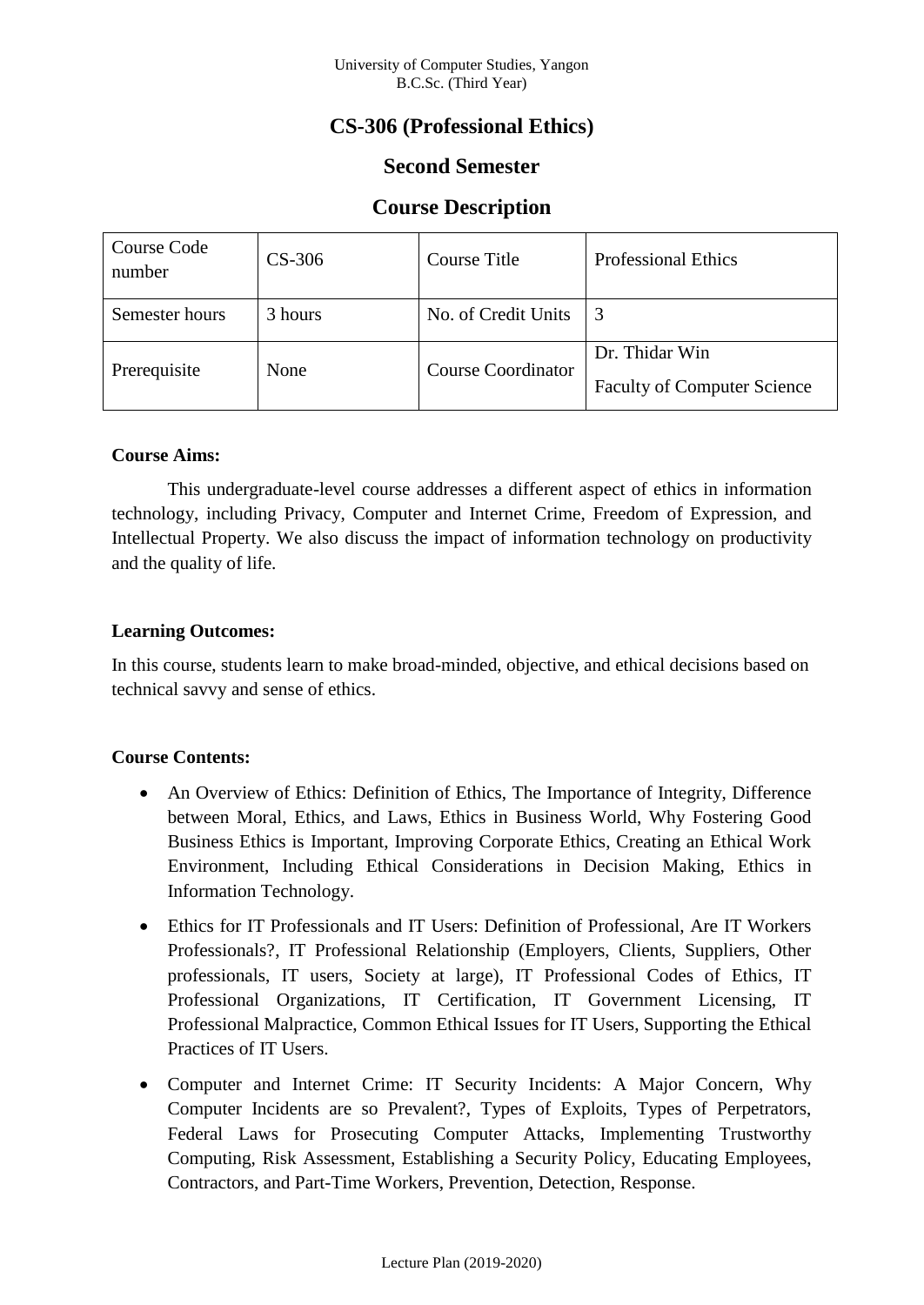- Privacy: Privacy Protection and the Law, Information Privacy, Privacy Laws, Applications, and Court Rulings, Financial Data, Health Information, Children Personal Data, Electronic Surveillance, Export of Personal Data and Access to Government Records, Case Study: Google, Key Privacy and Anonymity Issues, Identity Theft, Consumer Profiling, Treating Consumer Data Responsibility, Work Place Monitoring, Advanced Surveillance Technology.
- Intellectual Property: What is Intellectual Property?, Copyright, Patents, Trade Secrets, Key Intellectual Property Issues: Plagiarism, Reverse Engineering, Open Source Code, Competitive Intelligence, and Cybersquatting.

### **Reference Materials:**

1. Ethics in Information Technology, George W. Reynolds, Fifth Edition

Link: [ftp://ftp.ucsy.edu.site](ftp://ftp.ucsy.edu.site/)

### **Course Organization:**

The expected learning outcomes for the course will be assessed through six forms of activity:

- 1. Attending the lectures
- 2. Preparing for presentation and participating in the recitations
- 3. Reading Assignments
- 4. Moodle Test
- 5. Quiz
- 6. Term Paper Report
- 7. Moodle Exam

#### **Exam Assessment:**

Assessment evaluation will be:

- o Exam (Moodle) 50% o Term paper report (Individual) 20%
- o Class participation/ Quiz 10%
- o Moodle Test 10 %
- o Presentation (Group) 10 %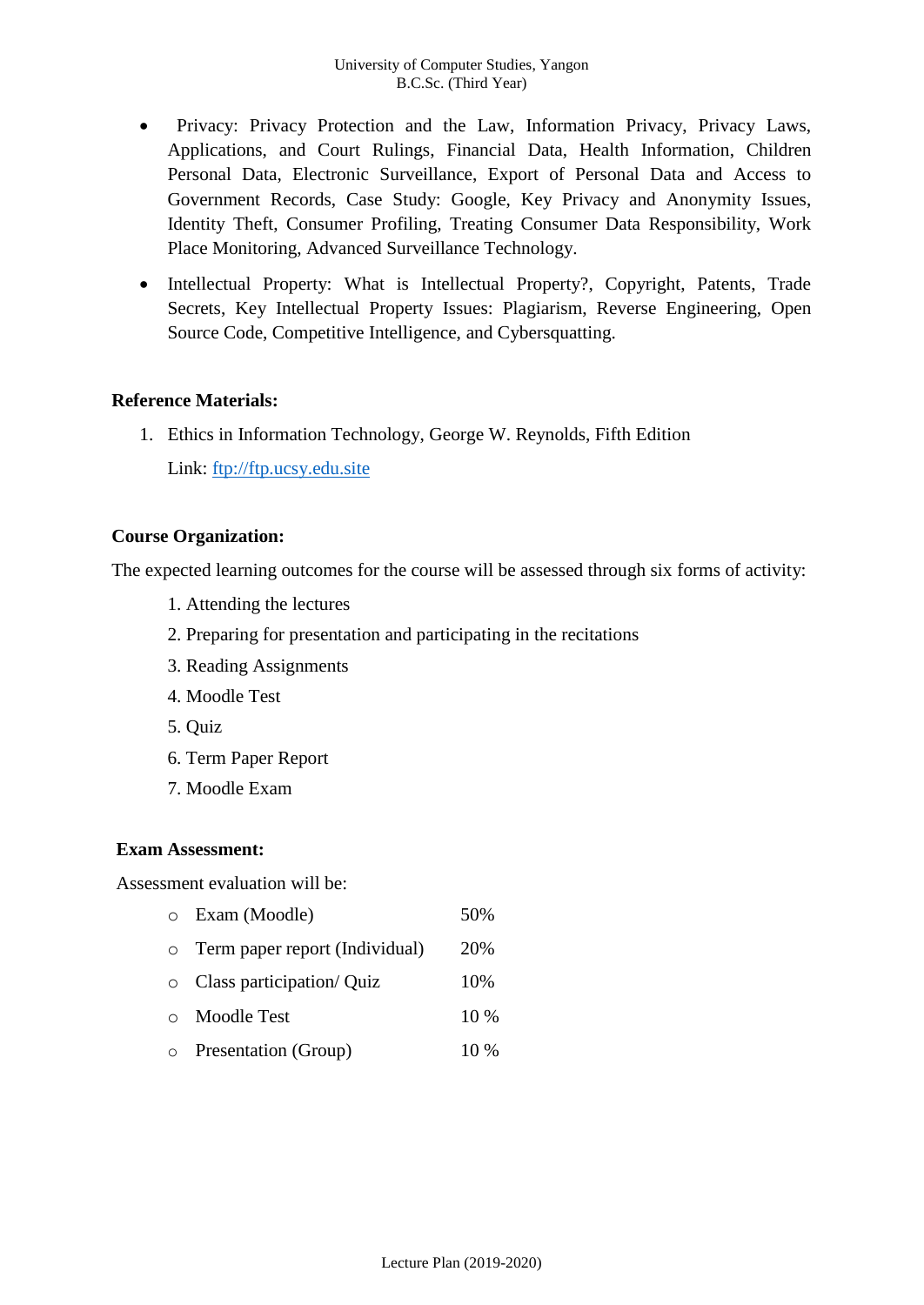| <b>Lecture Plan</b> |           |                                                             |
|---------------------|-----------|-------------------------------------------------------------|
| <b>Periods</b>      | $\bullet$ | 45 periods for 15 weeks                                     |
|                     |           | 3 Period per week $(50 \text{ minutes} = 1 \text{ period})$ |

| No.            | <b>Content</b>                                        | <b>Weeks</b> | <b>Remark</b>    |
|----------------|-------------------------------------------------------|--------------|------------------|
|                | <b>An Overview of Ethics</b>                          |              | <b>Chapter 1</b> |
|                | What is Ethics?                                       |              |                  |
|                | <b>Definition of Ethics</b>                           |              |                  |
|                | The important of Integrity                            |              |                  |
|                | The difference Between Morals, Ethics,                |              |                  |
| 1.             | and Laws                                              | Week 1       |                  |
|                | Ethics in the Business World                          |              |                  |
|                | Corporate Social Responsibility                       |              |                  |
|                | <b>Why Fostering Corporate Social</b>                 |              |                  |
|                | <b>Responsibility and Good Business Ethics</b>        |              |                  |
|                | Is Important Improving Corporate Ethics               |              |                  |
|                | Creating an Ethical Work Environment                  |              |                  |
|                | Including Ethical Considerations in                   |              |                  |
|                | <b>Decision Making</b>                                |              |                  |
| 2.             | Develop a Problem Statement                           | Week 2       |                  |
|                | <b>Identify Alternatives</b>                          |              |                  |
|                | <b>Evaluate and Choose an Alternative</b>             |              |                  |
|                | <b>Implement</b> the Decision                         |              |                  |
|                | <b>Evaluate the Results</b>                           |              |                  |
|                | Ethics in Information Technology                      |              |                  |
|                | <b>Self-Assessment Questions</b>                      |              |                  |
|                | <b>Discussion Questions</b>                           |              |                  |
| 3.             | What Would You Do?                                    | Week 3       |                  |
|                | Cases                                                 |              |                  |
|                | Quiz / Moodle Test/Group Presentation/                |              |                  |
|                | Report                                                |              |                  |
|                | <b>Ethics for IT Workers and IT Users</b>             |              | <b>Chapter 2</b> |
|                | <b>IT Professionals</b>                               |              |                  |
|                | Are IT Workers Professionals?                         |              |                  |
|                | Professional Relationships That Must Be<br>Managed    |              |                  |
|                |                                                       |              |                  |
| $\mathbf{4}$ . | Professional Codes of Ethics                          | Week 4       |                  |
|                | Professional Organizations<br>Certification           |              |                  |
|                |                                                       |              |                  |
|                | <b>Government Licensing</b>                           |              |                  |
|                | <b>IT Professional Malpractice</b><br><b>IT Users</b> |              |                  |
|                | <b>Common Ethical Issues for IT Users</b>             |              |                  |
| 5.             |                                                       | Week 5       |                  |
|                | Supporting the Ethical Practices of IT                |              |                  |
|                | <b>Users Compliance</b>                               |              |                  |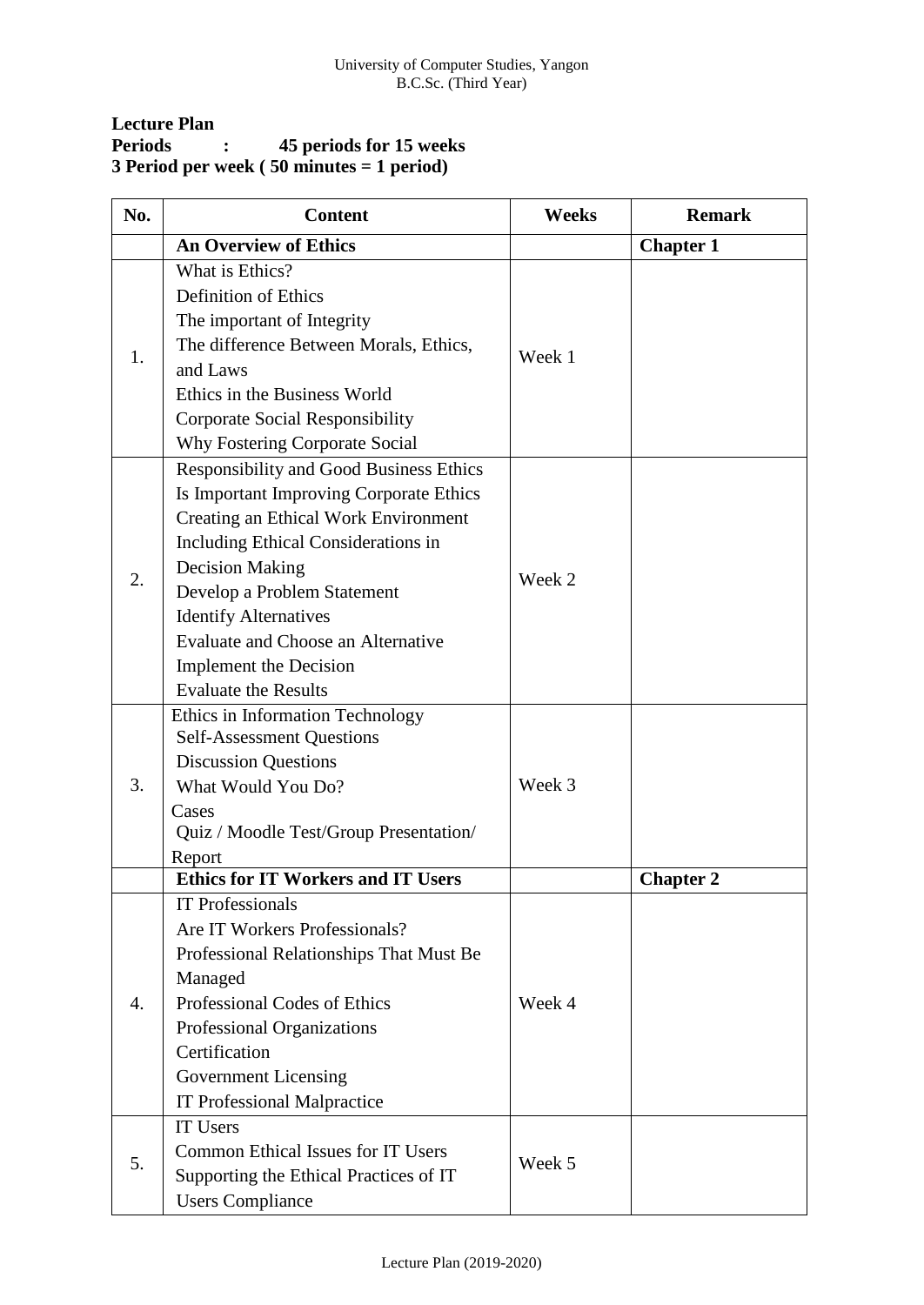|     | <b>Self-Assessment Questions</b>             |         |                  |
|-----|----------------------------------------------|---------|------------------|
|     | <b>Discussion Questions</b>                  |         |                  |
|     | What Would You Do?                           |         |                  |
| 6.  | Cases                                        | Week 6  |                  |
|     | Quiz / Moodle Test/Group Presentation/       |         |                  |
|     | Report                                       |         |                  |
|     | <b>Computer and Internet Crime</b>           |         | <b>Chapter 3</b> |
|     | IT Security Incidents:                       |         |                  |
|     | A Major Concern                              |         |                  |
|     | Why Computer Incidents Are So Prevalent      |         |                  |
| 7.  | Types of Exploits                            | Week 7  |                  |
|     | <b>Types of Perpetrators</b>                 |         |                  |
|     | <b>Federal Laws for Prosecuting Computer</b> |         |                  |
|     | <b>Attacks</b>                               |         |                  |
|     | <b>Implementing Trustworthy Computing</b>    |         |                  |
|     | <b>Risk Assessment</b>                       |         |                  |
|     | <b>Establishing a Security Policy</b>        |         |                  |
|     | <b>Educating Employees and Contract</b>      |         |                  |
| 8.  | Workers                                      | Week 8  |                  |
|     | Prevention                                   |         |                  |
|     | Detection                                    |         |                  |
|     | Response                                     |         |                  |
|     | <b>Self-Assessment Questions</b>             |         |                  |
|     | <b>Discussion Questions</b>                  |         |                  |
|     | What Would You Do?                           |         |                  |
| 9.  | Cases                                        | Week 9  |                  |
|     | Quiz / Moodle Test/Group Presentation/       |         |                  |
|     | Report                                       |         |                  |
|     | <b>Privacy</b>                               |         | <b>Chapter 4</b> |
|     | Privacy Protection and the Law               |         |                  |
| 10. | <b>Information Privacy</b>                   | Week 10 |                  |
|     | Privacy Laws, Applications, and Court        |         |                  |
|     | <b>Rulings</b>                               |         |                  |
|     | Key Privacy and Anonymity Issues             |         |                  |
|     | Data Breaches                                |         |                  |
| 11. | <b>Electronic Discovery</b>                  | Week 11 |                  |
|     | <b>Consumer Profiling</b>                    |         |                  |
|     | <b>Workplace Monitoring</b>                  |         |                  |
|     | <b>Advanced Surveillance Technology</b>      |         |                  |
|     | <b>Self-Assessment Questions</b>             |         |                  |
| 12. | <b>Discussion Questions</b>                  |         |                  |
|     | What Would You Do?                           | Week 12 |                  |
|     | Cases                                        |         |                  |
|     | Quiz / Moodle Test/Group Presentation/       |         |                  |